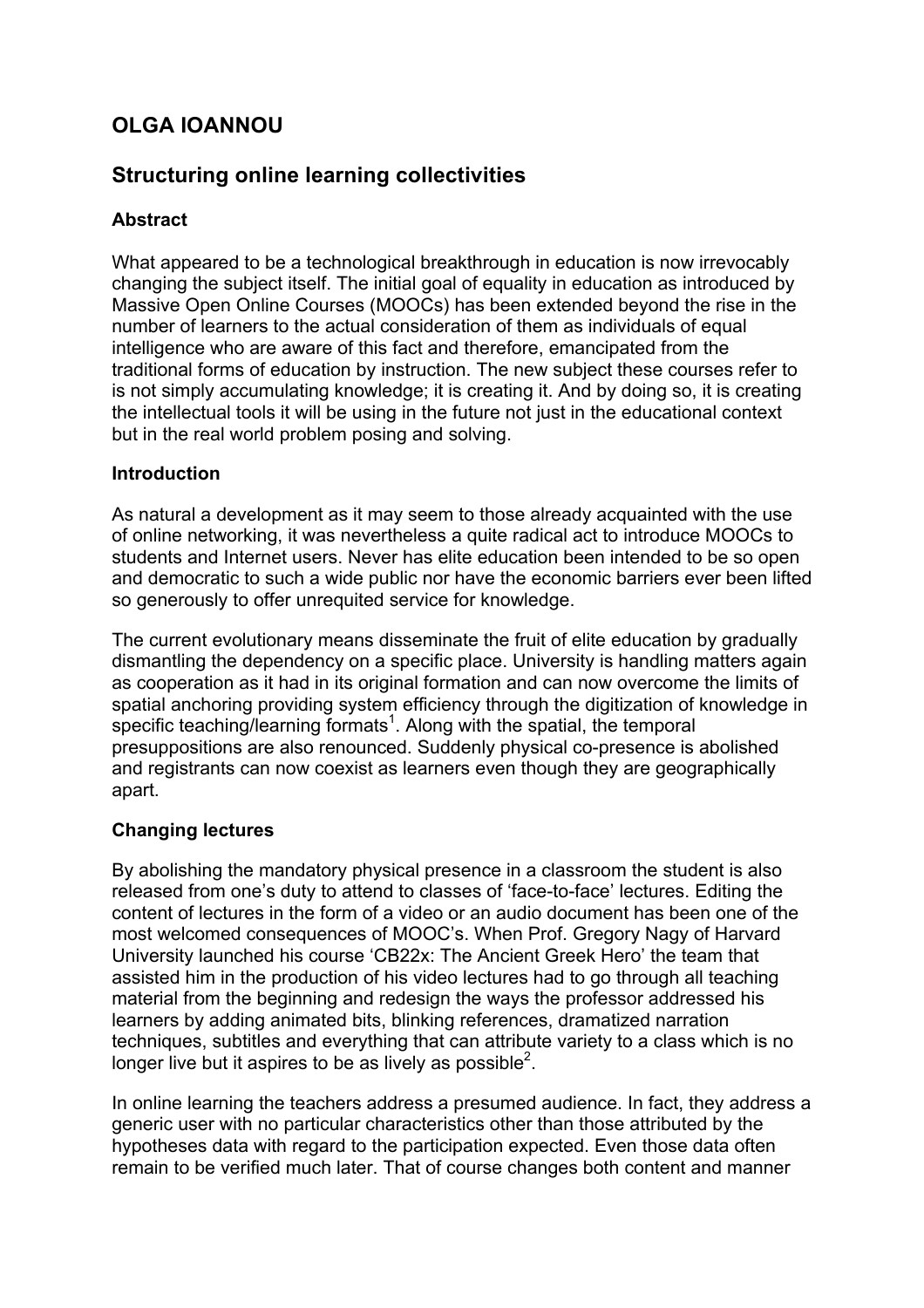and the educational process becomes extrinsic to the learner. The online course setup addresses a possible learner but it doesn't include him/her specifically. In the virtual environment this course is being produced: the audience is either simulated or implied, but in no way is it real. The courses are indeed made for anyone with the slightest interest in the subject without preconditions or further restrictions opening up at a larger audience that their predecessors ever did.

Instead of trying to capture the learner's attention, online courses presuppose that each learner has a different attention span and that it would be more effective to leave it to each one of them to decide where and when they shall attend and how. The knowledge is there in the form of a complete course, like a textbook, a totality, as Jacques Ranciere would name it and the student/learner should find the way to accumulate it alone at his/her own pace<sup>3</sup>.

So, what MOOCs did was preserve the users' liberty to personalize their own studying habits by attending each course at one's own pace following some of the principles that were shaped in distant learning courses' formats or the blended ones. Each user can join in, in live discussions or not. They can watch the videos and pause and stop at any time and recuperate later. They can watch the same lecture for as many times as they wish in the safety of their own living room. But most of all they, the students, are now subjects free to choose courses from any institution at the same time and thus personalize not just their learning habits but their whole study programs.

The students have been handed a right to learn in a non dictated environment that offers a 'potential for greater integration with the vast creative and educative possibilities of the web'4 *.* The teacher is by definition distanced from the learner and can only absorb users' reactions at a later time and in large numbers. Responsibility is shifted from the educator to the learners. It is they now who customize the conditions and the quality of attendance.

This could be a way to share knowledge equally with minimum intervention from the part of the educator. But has equality finally become for education the point of departure? Is the nature of MOOCs based on their potential to challenge traditional disciplinary construction of knowledge? In this case, are MOOCs forms of resistance to educational knowledge/power systems?

#### **Monitoring process outcomes**

The unexpectedly high figures of participation noted by the first MOOCs did not correspond with high graduation rates. The people who eventually finished the courses offered add up to a mere percentage of the total number of registrants and MOOCs have thereby sustained a relentless critique on their motives and their means.

The monitoring techniques that have been applied produced a rich data-gathering pool illustrating intentions and actions in diagrams where the behavior of the users is being examined, analyzed and compared<sup>5</sup>. What these diagrams represent is an average of the users' interactions with the course through the computer; when they register; how often they enter the course and how long they usually stay connected; their habits of sneaking in to get previews on the lectures or homework that follow;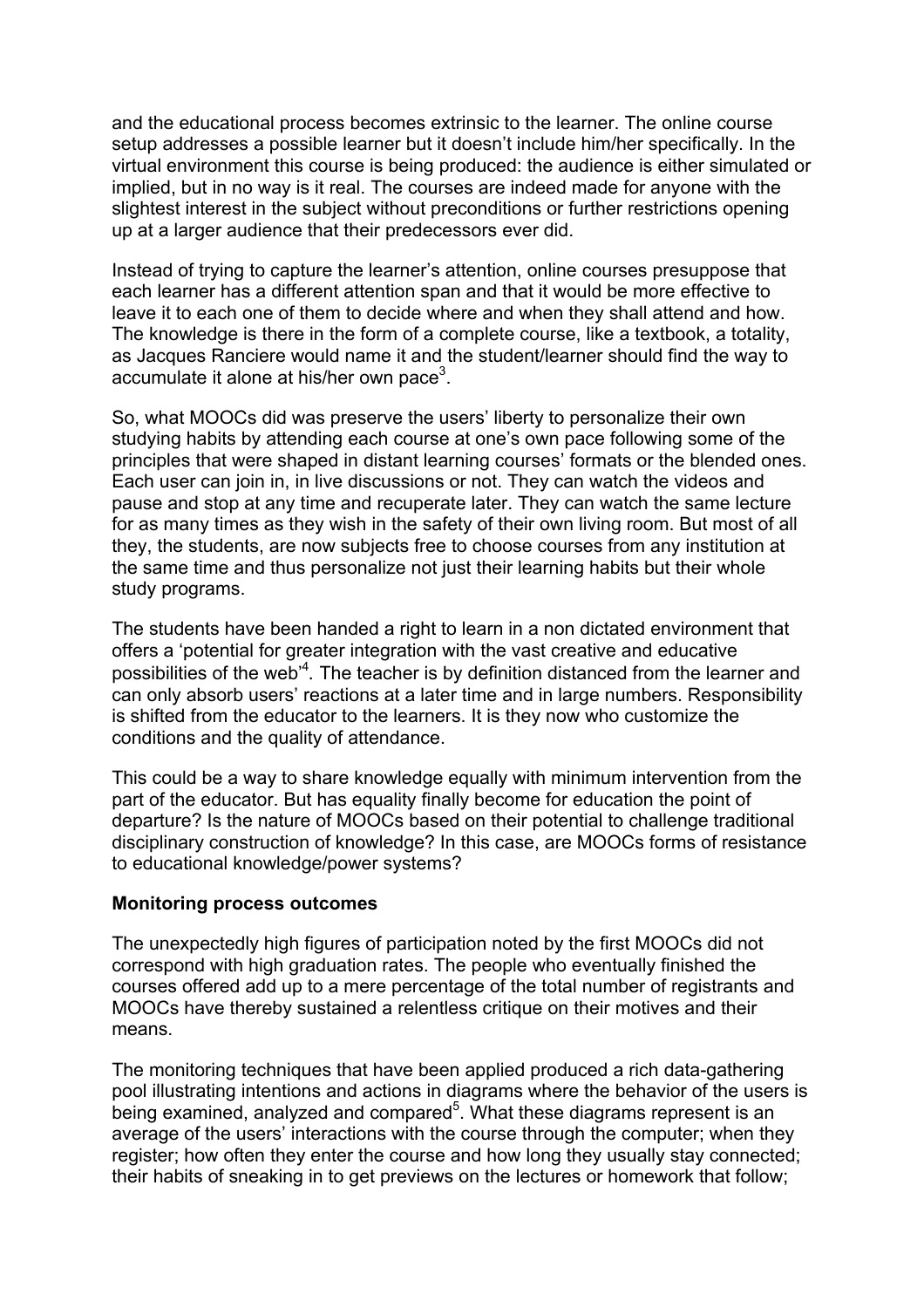their involvement in public discussions about the course and their common misconceptions. All of this data is gathered from the individual profiles of the registrants and is evaluated after the fact.

It is here that some of the users finally meet; in these numerous diagrams that are mapping the unknown, showing the crooked lines of the fragmented and bitty decision making of the user in the Deuleuzian society of control where each learner is in continuous flux and no one is ever finished with anything. (Deleuze, 1991) As cleverly put by S.M. Morris: 'Mere freedom to roam the Internet can result in a drowning sensation, and this can be just as debilitating to agency as oppressive leadership<sup>®</sup>. The information retrieved by the diagrams reveals the users' difficulty to attach to what maybe precious and free but ends up unexploited by the many.

Despite the noble motives that produced the need for change it seems that this first attempt of reorganizing education has not yet found its proper audience. It was intended for the less privileged, yet even the minimum precondition of internet bandwidth has been a negative factor in reaching these masses. It has been more successful with people who already have an advanced education and come from the richest part of the population; yet personal improvement and professional advancement have not yet been directly connected to  $MOOCs<sup>7</sup>$ . In fact the multiple types of MOOCs that have emerged express this awkwardness vividly; apart from the main two types the connectivist (cMOOC) and the exponential (xMOOC) there have been other types of MOOCs and MOOCs derivatives that are trying to address the people outside the rather well defined learning community of the Universities and expand on more levels of communication with less likely learners. (Hollands & Tirthali, 2014; Donald, 2014)

#### *Reviews and Critiques*

What has been at the core of the relentless critique that MOOCs have sustained is the limited interaction that people share while frequenting them. The learning process became a lonely process. And the low rates of attendance indicate that this maybe one of the most important factors for dropping out.

The scarcity of possibilities in communication has influenced MOOCs performance. In fact, interaction in MOOCs has been possible in mostly written formats. One is encouraged to communicate with the rest of the students and the tutors in written form where he/she can exchange his/her opinions and thoughts. In MOOCs all communication has become verbal and it takes a high degree of verbal skill to be able to keep up with the rest of the participants and express oneself in what is for many a foreign language. In the case when conversation does not occur live, writing can become more methodical but in most cases less spontaneous.

The overall process of written exchange, however, limits collaboration. In the long term this impedes the creation of a learning community that MOOCs aspire to create and maintain. Online learning needs constant interaction between the like-minded individuals who share purpose and commitment to the common goal of learning. (Locke, 2007) So far, this interaction has not yet been established in MOOCs in a sufficient manner, nor have the students entering MOOCs garnered the sense of belonging in an online learning community they can relate to.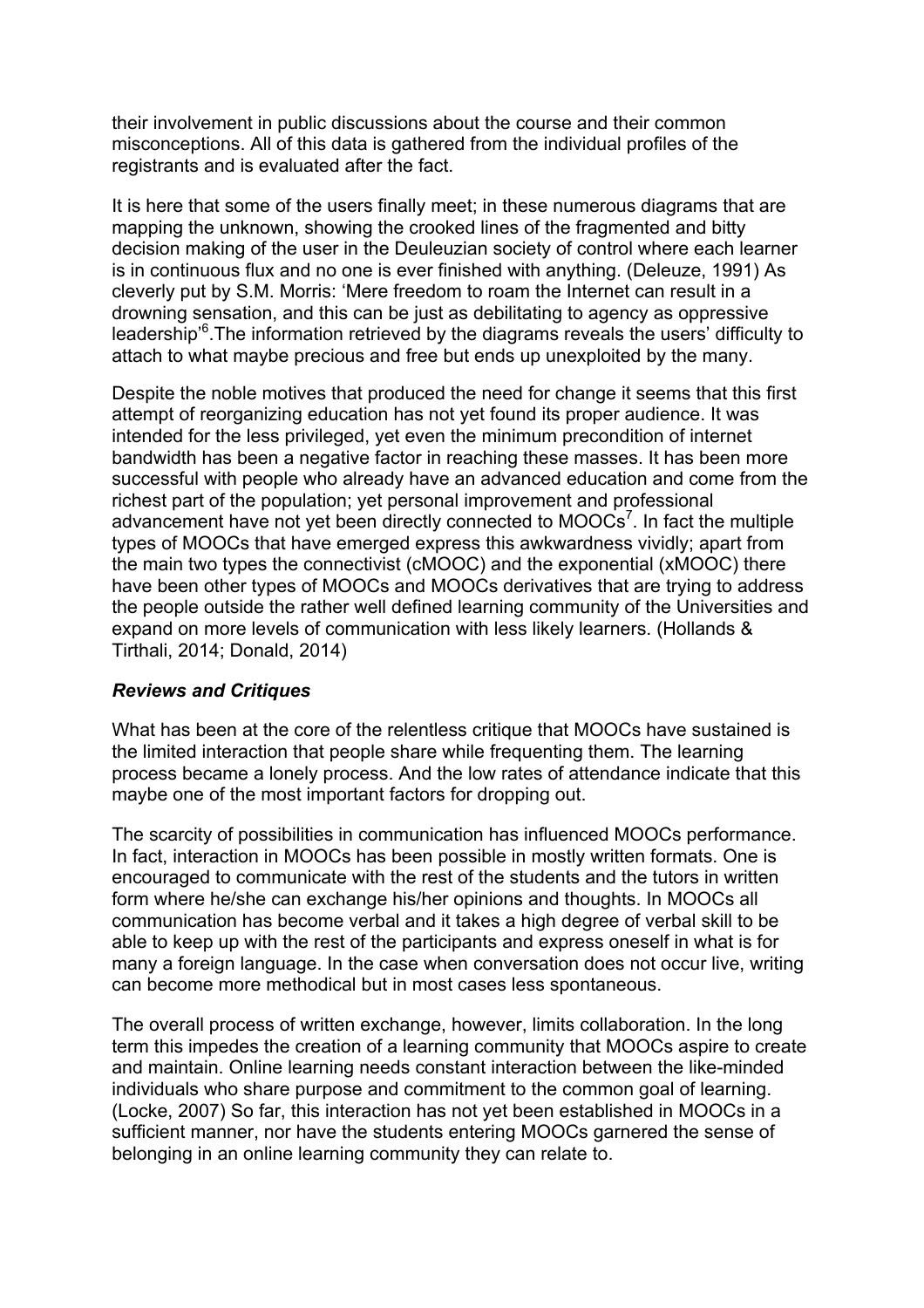Could this awkwardness be solely attributed to students?

Online learning communities' properties and virtues have been scrutinized in order to produce new models of education that would incorporate the use of technology in a massive and radical manner. This quest is common to most Higher Education Institutions all over the globe and has until now produced various models of Internet interaction in learning. Yet, the so needed collaboration as a means of cultivating interest and nurturing relations in online learning communities needs to be planned forward and induced to the candidate members of an online learning community prior to the launching of any course. That way, developers and designers will be required 'to create a shared experience rather that an experience that is shared' (Schrage, 1990: 185), meaning that it should be up to the participants to figure their online learning experience instead of consuming a ready-made one.

In this context, different MOOC setup approaches have already been used to experiment with turning technology into communication and making use of the Internet to engage students in learning. The 'connectivist' ones (cMOOCs) in particular focus upon enabling students on how to create their own spaces of communication instead of using ready-made ones, thereby reinforcing their sense of independence by abrogating most of the central control. But there have also been other more isolated initiatives that although abide to the general understanding of a MOOC setup, are immensely differentiated when it comes to engaging the participants by continuously encouraging all participants to take over and become active in the course.

# **Leuphana's Digital School and FutureLearn paradigms**

A fine example of a practice of this kind was set by Leuphana's Digital University. In 2013 it launched its first MOOC entitled 'Think Tank – The Ideal City of the 21<sup>st</sup> Century' produced by the famous architect Daniel Liebeskind in collaboration with a series of other professors from various disciplines. The University has already implemented a second MOOC on the 'Psychology of Negotiations' based on the same organizational tactic that focuses on communication and interaction between all parties involved.

The course is organized to last twelve weeks and is structured around six assignments<sup>8</sup>. The people who register are grouped in teams of five and maintain the right to change their partners in case they are not satisfied by their initial grouping or they can form smaller groups. The lectures are launched according to the exercises assigned to the students and are available in the form of video presentations, articles and book chapters. Throughout the course, students can forward their questions to their mentors and their peers in open discussions and are also encouraged to give feedback to their peers' submissions. Team members are asked to interact more thoroughly by meeting online through Skype and exchange private emails regarding the preparation of their own work.

The platform is set up to function through communication practices in various levels. Once the users surpass their initial hesitations and awkwardness it is made possible for them to interact with others and communicate publicly or privately, both in writing and orally.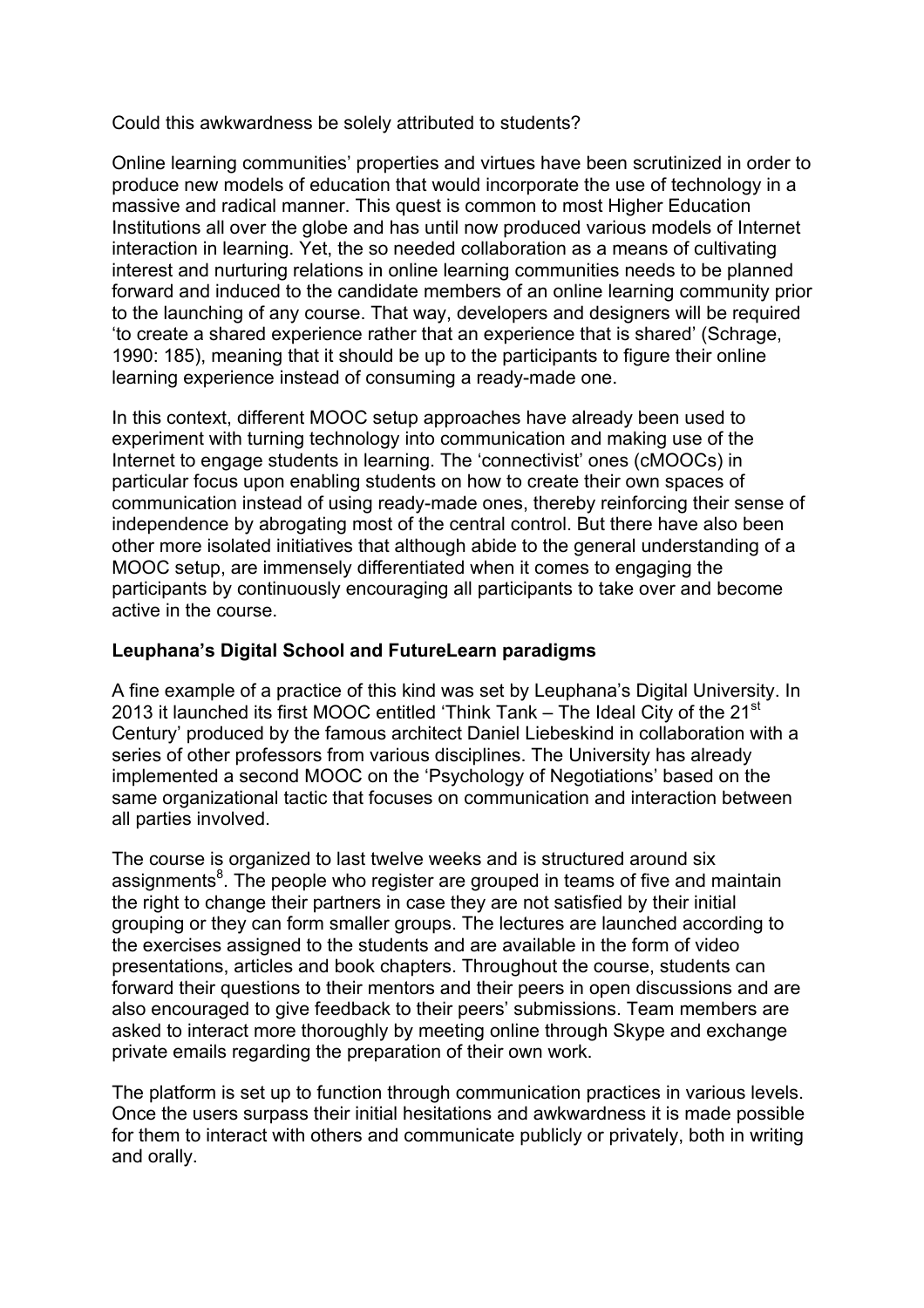The teachers' presence and contribution is planned to be discreet. Apart from the lecture material which is designed to be short and dense, the students are invited to sustain their thoughts and examine the thoughts of others by themselves and are encouraged to take on their new responsibilities:

Remember that *there is a learning community* who is willing to help you and who is *counting on* those interim submissions and *anxiously waiting* to give you feedback on your work. Consider that by browsing through other teams reports, you will gain new insights yourself, and other teams will profit from the different perspectives and ideas of their peers.<sup>9</sup>

Learning in these platforms can be described as a process of reciprocity; the students no longer rely on a certain master to decide upon the falsity or the correctness of one's work, rather they alone evaluate their work. They are asked to think critically and they are asked to verify the quality of the knowledge produced by their teams and others by themselves. Knowledge is thus acquired by attention and comparison and is not instructed but produced from people in collectivities that share a common interest on a matter and they exchange their opinions on that matter, freely.

Likewise, in the English platform 'FutureLearn', the people attending the course of 'Decision Making in a Complex and Uncertain World' brought about by the University of Groningen were repeatedly asked to check on the opinions of their peers to the various questions posed by the teachers at the end of each unit. With the simple advice to: *'not forget to like answers of your fellow students that you agree with'*  learners were encouraged to read through their fellow students' answers before responding to the questions posed by the tutors and also directly comment on their peers' opinions if they wish to<sup>10</sup>. This way, they had the opportunity to verify where they stood and broaden and deepen their understanding on each issue by just checking in with the answers of hundreds of other individuals with whom they were free to communicate and even start a conversation. The method used by the course designers depended on the kind of interrelations that were formed between participants and their involvement in group discussions and only a few answers out of hundreds disregarded previous peer comments on the same matters.

### **Remembering Joseph Jacotot**

When Ranciere wrote the book *The Ignorant Schoolmaster* as homage to Joseph Jacoto's educational experiments in the turning of the  $19<sup>th</sup>$  century, he described the revolutionary activities of a master who decided to teach a course he ignored. But he also described the activities of this master's disciples, an emancipated class of individuals who took on the challenge to attend this course and try to learn without being instructed. Jacoto's Dutch students explored the unknown (in their case the French language) by themselves, using the only means available at their disposal: the book of Telemachus that bore the text in both languages (Dutch and French) that their teacher suggested they should retrieve; their intention to learn; their attention; and their ability to compare.

Ranciere used Jacoto's experiments to demonstrate his belief that everyone is of equal intelligence and that emancipation comes from the consciousness of that equality (Ranciere, 1991: 101). In the most recent and elaborated examples of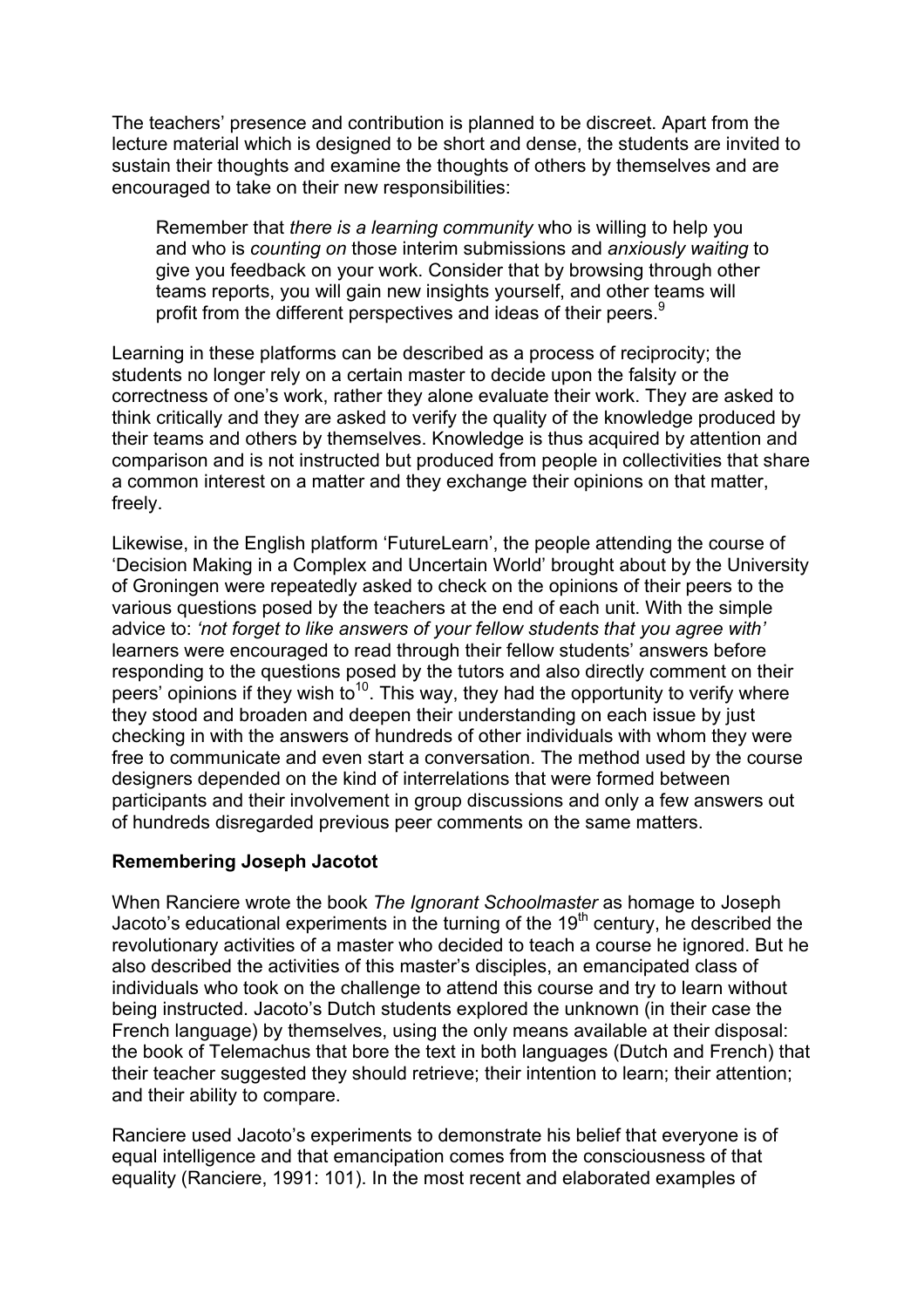MOOCs like the one of Leuphana Digital School and the FutureLearn platform courses mentioned above, the people involved in organizing them have done more than taking into account the initial MOOC setup for its technological importance. Nor have they just decoded the discipline involved in their course to facilitate understanding. Rather they took into consideration an alternate model student, the emancipated one who is willing to contribute, participate and thus actively engage in the learning process with others.

In this aspect, these all so old yet all so new strategies of learning that reemerged after the massive impact of the newest technologies used in education have dramatically changed the way education is perceived and practiced in matters of human intelligence. In these examples the dynamics have shifted from the self – always inferior within an Institution, to the self always equal to others – within a learning environment that the learner alone helps shape with others.

It is this involvement that helps learners to gradually disengage from traditional forms of University governance towards a new educational topography that has not yet been completely mapped but equally addresses to all its participants the right to shape it and help sustain it. This has been eloquently expressed by Emily Schneider of Stanford University, when asked about the benefits of peer grading as: 'turning down the authority that lies in the hands of the instructor and the TAs, and turning up the authority that lies in the hands of the other students' (Hollands & Tirthali, 2014:108).

The emancipation as in the equality of intellect is not solely intended in the educational context; it is a goal in itself as it constitutes the actual 'matheme' with which the student learner is to face up to the world in the future<sup>11</sup>. Emancipation is thus the prerequisite for both a creative problem-posing and a problem-solving mind, otherwise the learner will always depend on authorities and experts and be subject to external schemata of interpretation.

### **Conclusion**

What has started as a huge advancement in educational technology has been proven to attribute unprecedented equality between learners. People can now overcome the schemata of instruction as introduced in the  $19<sup>th</sup>$  century and become involved in online learning communities where knowledge is produced and not transmitted.

Changes in the University come hand in hand with the debate on knowledge itself, especially after designating knowledge to be the core around which any further development is to be expected of societies. Universities along with other great institutions have naturally had to reconsider their role towards the production of knowledge and their ways of communicating it with others according to the new technologies of information.

It was not so long ago that Universities' attention was directed to interdisciplinary studies, as a result of acknowledging the students as different in their learning methods and their interests. The outcome of the Boyer Report in 1998 emphasized on removing barriers between disciplines insisting on the fact that: 'customizing interdisciplinary majors should be not only possible but readily achievable' (The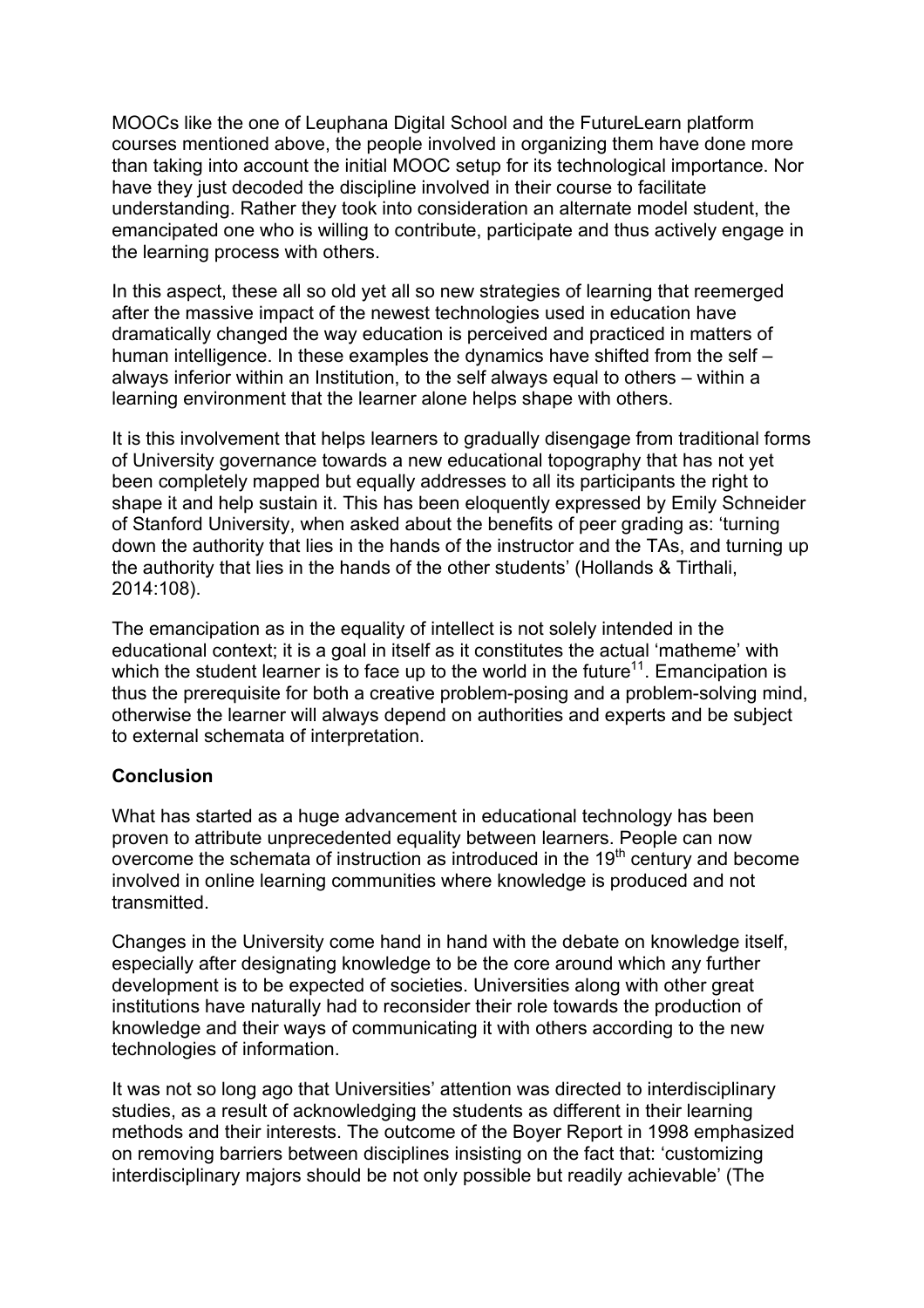Boyer Commission on Educating Undergraduates in the Research University, 1998). It was then believed that research would flourish by allowing access of all disciples to all disciplines.

But in a complex environment such as this, it was the gravitational shift in the consideration and the profiling of learners themselves that has set a new dynamic to the complex equation of today's educational realities. It is not anymore a matter of adjusting to the students' habits but rather renegotiating who the learners are in the contemporary world. 'Disciplines need to be more involved in the research on how people think and how students learn' whether it is the disciplines themselves that need to be reflected upon here or the classroom practices (Middendorf, 2004: 2). And by admitting to this the model of Jacoto's emancipated student reemerges as a more definite possibility.

Both the educational issue of learning in open communities and the possibility of access to a multiplicity of different disciplines before that are addressed to the very constitution of the subject. The learners are no longer asked to accumulate knowledge but are learning to structure their own intellectual mechanisms for understanding, using intrinsic or extrinsic intellectual tools – their own 'weaponry' – for the detection, the representation and the management of the real. This is just like in the two courses previously mentioned, where the participants had to draw examples from their own experience and relate the course material with their own understanding of how they can use these resources in the real world. Education in these cases is not therefore a predetermined entity to be absorbed by already formed individuals but the process of the individuals' evolvement into distinct subjects.

But still, the maturing of the individual learner can only be implemented when the learning process becomes a collective one as everyone's performance relies on that of others. The learning community as a dynamic agent reenters the educational landscape and is equally considered responsible for the integrity of knowledge, making the whole process as democratic as it has ever been.

### **Notes**

 $\overline{a}$ 

<sup>1</sup> A thorough look into the genesis of the University as an Institution can be found in Mark Wingley's: 'Prosthetic Theory: The Disciplining of Architecture', Assemblage, No 15, p.p. 6-29, The MIT Press, http://www.jstor.org/stable/3171122 (last access: 23/07/2012)

<sup>2</sup> Prof. G. Nagy's on line course 'CB22x: The Ancient Greek Hero' is described in the article of Nathan Heller published in 2013, entitled 'Laptop U: Has the future of college moved online?', Annals of Higher Education, The New Yorker http://www.newyorker.com/reporting/2013/05/20/130520fa\_fact\_heller?currentPage= all (last access: 23/07/2012)

<sup>3</sup>!!The term totality is being used here as is in Jacques Ranciere's book: 'The Ignorant Schoolmaster' to illustrate how a book can serve as an entity of knowledge complete in itself.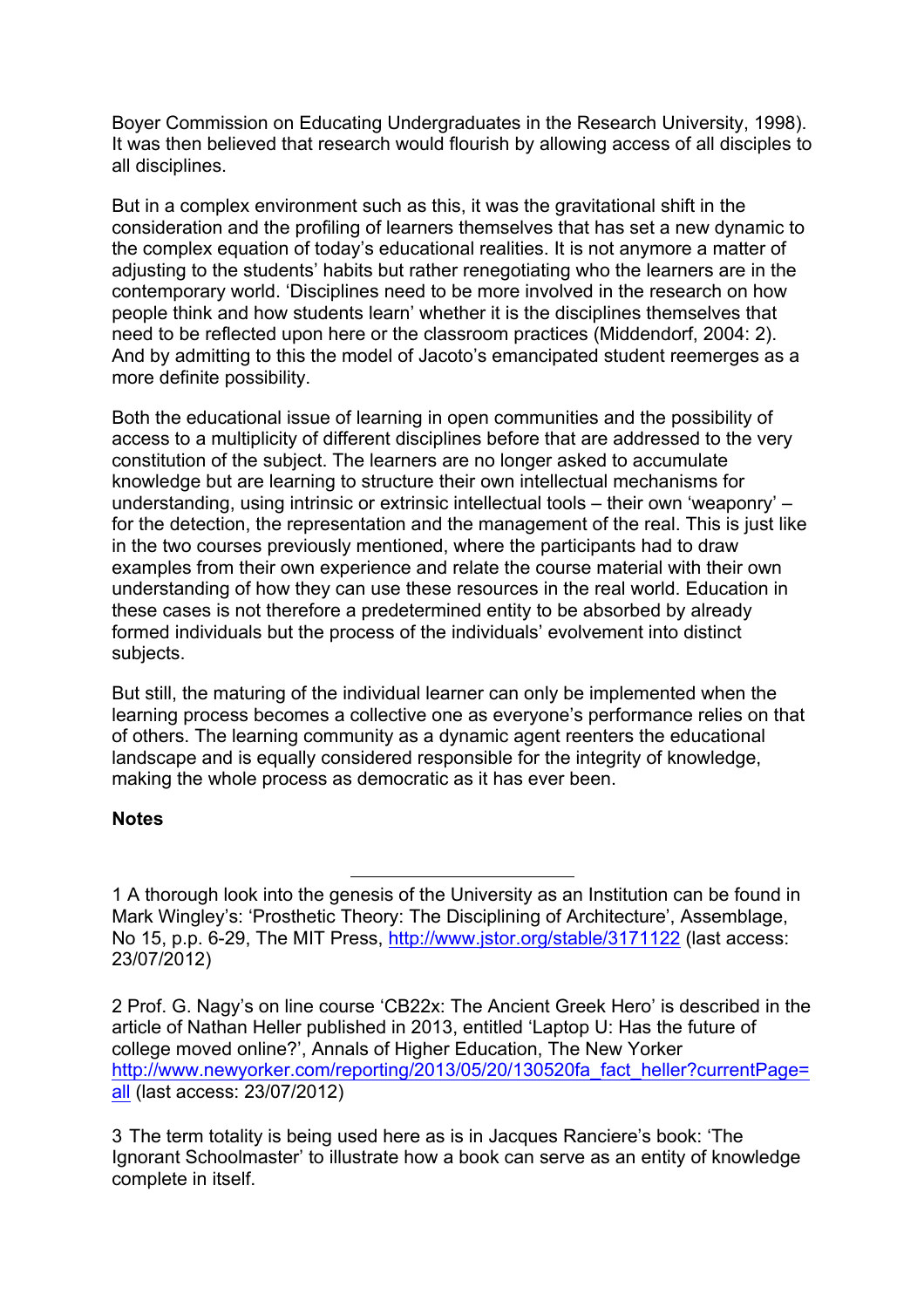4 This position supported by S. M. Morris differentiates MOOCs from the rest of the online courses that are just mimicking an 'off the internet classroom' as he claims in his article: A Misapplication of MOOCs: Critical Pedagogy Writ Massive, (2004) http://www.hybridpedagogy.com/journal/misapplication-moocs-critical-pedagogy-writmassive/(last access: 20/12/2014)

5 An interesting analysis from the examination of some of MIT and Stanford University MOOCs can be found in: De Boer, Jennifer and Ho, Andrew D. and Stump, Glenda S. and Breslow Lori, (2014), 'Changing "Course": Reconceptualizing Educational Variables for Massive Open Online', Educational Researcher. https://tll.mit.edu/sites/default/files/library/Changing\_Course.pdf (last access: 26/04/2014)

6 Again, in Morris's article entitled 'A Misapplication of MOOCs: Critical Pedagogy Writ Massive' special mention is made to how multiplicity of choice ultimately prevents the user from choosing.

http://www.hybridpedagogy.com/journal/misapplication-moocs-critical-pedagogy-writmassive/(last access: 20/12/2014)

7 A profiled analysis of the MOOC user can be found in Susan Adam's 'Are MOOCs Really A Failure?', The Forbes Magazine, published on 12/11/2013, http://www.forbes.com/sites/susanadams/2013/12/11/are-moocs-really-a-failure (last access: 26/04/2014)

8 Leuphana's Digital School official site: https://negotiations.digital.leuphana.com/course/pages/info (last access: 03/07/2014)

9 The extract is taken from the correspondence that was exchanged between mentors and students during the last course carried out by Leuphana's Digital School: 'Psychology of Negotiations', currently unavailable online. Unpublished.

10 University of Groningen, Course: Decision Making in a Complex and Uncertain World, 15 September 2014, Week 4:Self-Organization and History, https://www.futurelearn.com/courses/complexity-anduncertainty/steps/17041/progress(last access: 28/12/2014)

11 The term 'matheme' is used here as in the Greek word that stands for lesson. The term was introduced in that sense by Jacques Lacan in 1971.

# **References**

 $\overline{a}$ 

The Boyer Commission on Educating Undergraduates in the Research University, (1998) 'Reinventing Undergraduate Education: A blueprint for America's Research Universities', Stony Brook, New York: State University of New York at Stony Brook, http://www.google.gr/url?sa=t&rct=j&q=&esrc=s&source=web&cd=1&ved=0CCAQFj AA&url=http%3A%2F%2Fwww.niu.edu%2Fengagedlearning%2Fresearch%2Fpdfs% 2FBoyer\_Report.pdf&ei=IBJNVIzxC8fMPc2dgdgL&usg=AFQjCNGtKNjjUB3YN2LL7